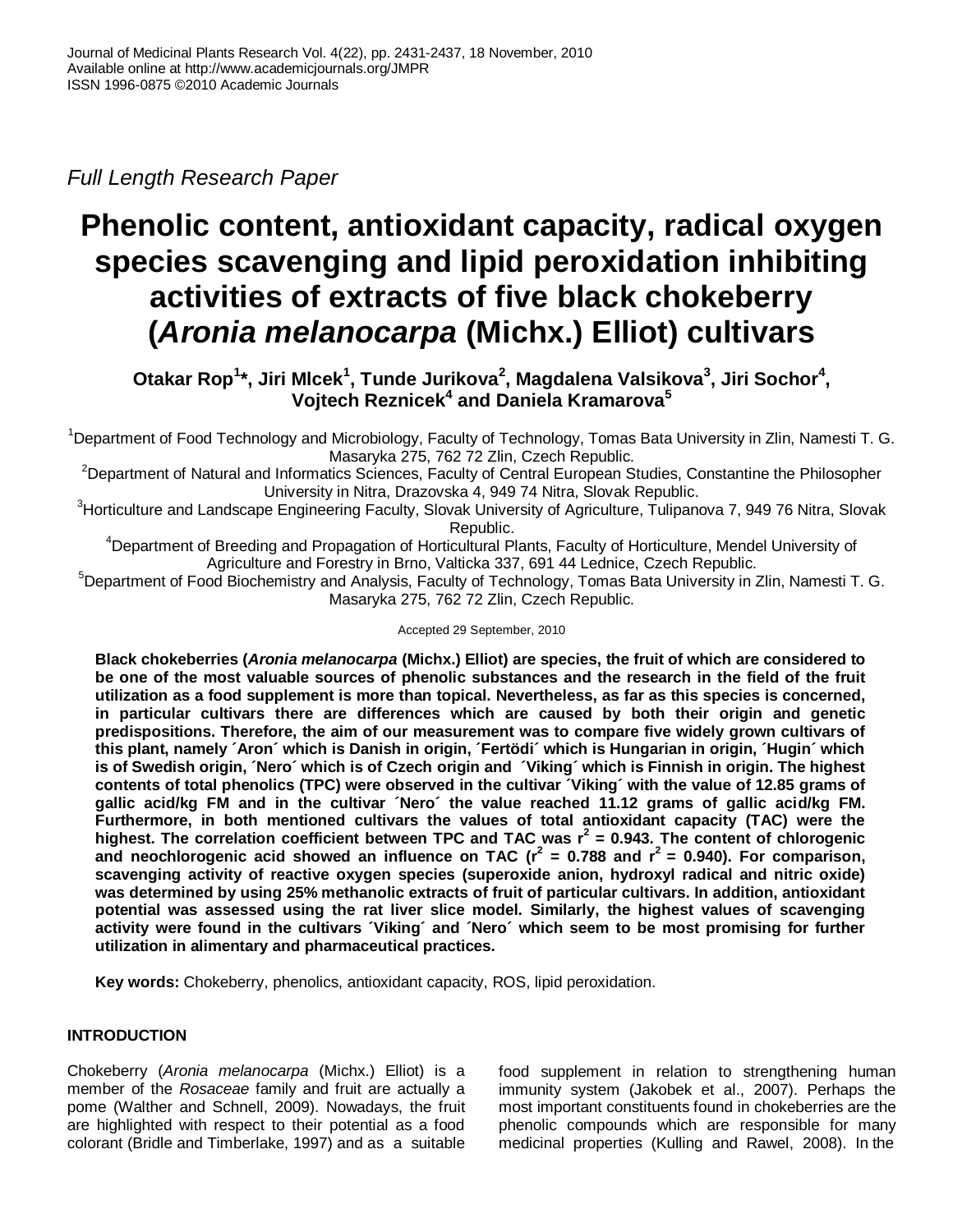fruit, chlorogenic and neochlorogenic acids are dominant among the aromatic acids (Slimestad et al., 2005). High contents of cyanidin-3-arabinoside, cyanidin-3 galactoside and (-)epicatechin are also typical of chokeberries (Skupien and Oszmianski, 2007). ROS are generated in many redox processes in human body and often induce oxidative damage to biomolecules. When the generation of ROS induced by various stimuli in the organism exceeds the antioxidant capacity of the organism, it will lead to a variety of pathophysiological processes (Yang et al., 2008). ROS can cause oxidation of biomolecules such as DNA, protein and enzymes (Wu and Ng, 2008). ROS can cause oxidation of biomolecules such as DNA, protein and enzymes. ROS also attack lipids to initiate free radical chain reactions and cause lipid peroxidation (Wu and Ng, 2008). Antioxidant capacity of phenolics against lipid peroxidation is very effective and was described by many authors e.g (Takao et al., 1994; Banerjee et al., 2005; Gracia-Alonso et al., 2004).

In comparison with other fruit species, relatively high values of antioxidant capacity were reported in chokeberry fruit (Kulling and Rawel, 2008). Antioxidant properties are ascribed to a high content of polyphenols (Walther and Schnell, 2009). The aim of our work was to measure TPC, TAC and the content of cyanidin-3 arabinoside, cyanidin-3-galactoside, (-)epicatechin, chlorogenic and neochlorogenic acids as important phenolic constituents in black chokeberry fruit. To support the results, efficiency of particular chokeberry cultivar extracts on radical oxygen species (ROS) scavenging activity (hydroxyl radical, nitric oxide and superoxide anion) was measured. Antioxidant potential was also assessed using the rat liver slice model and lipid peroxidation scavenging activity was measured. The work is to provide with useful information when comparing the most widespread cultivars of this fruit species (particularly as far as TPC, TAC and ROS are concerned).

## **MATERIALS AND METHODS**

## **Description of locality**

Fruit were harvested in experimental orchards of Tomas Bata University in Zlin within the period of 2008 – 2010. These orchards are situated in the south-western part of the White Carpathians

\*Corresponding author. E-mail: rop@ft.utb.cz. Tel: +420 576 031 129. Fax: + 420 577 210 172.

**Abbreviations: AAE,** ascorbic acid equivalents; **DPPH,** 2,2- Diphenyl-1-picrylhydrazyl; **FM,** fresh mass; **GAE,** gallic acid; **ROS,** radical oxygen species; **TAC,** total antioxidant capacity; **TPC,** total phenolic content.

near Zlin, the Czech Republic. The average altitude is 340 m above sea level, and the mean annual temperature and precipitation are 7.9°C and 760 mm, respectively. The soil type was classified as the Mesotrophic Cambisol (Anonymous, 2007).

## **Collection and processing of samples for chemical analyses**

Fruit were harvested in full ripeness (Hricovsky, 2002) from three plants of each cultivar under study in the course of August. 40 randomly chosen fruit from each plant were mixed together and used for analyses (that is, altogether 120 per each cultivar). Fruit of individual cultivars were processed immediately after the harvest (not later than within two days). Harvested fruit were puréed in a mixer and the average sample was obtained by dividing into quarters. Each parameter was measured in five replications. The results were expressed as average of a three-year experiment. The following cultivars of black chokeberries were analyzed – ´Aron´ which is Danish in origin, a Hungarian cultivar ´Fertödi´, ´Hugin´ which is of Swedish origin, ´Nero´ which is a Czech cultivar and ´Viking´ which is Finnish in origin (Kulling and Rawel, 2008).

### **Sample preparation**

Extraction was performed according to the method described by Kim et al. (2003) and modified according to Barros et al. (2007), using the following procedure: 10 g of a fresh sample were homogenized for 10 seconds in 100 mL of methanol. The resulting paste was placed into Erlenmeyer flasks (120 mL) and let to stand in a water bath with the temperature of +25°C for a period of 24 hours. The residue was then extracted with two additional portions of methanol. The combined methanolic extracts were evaporated at 40˚C to dryness and redissolved in methanol at a concentration of 100 mg/mL, and stored at 4˚C for further use.

## **Total phenolic content assay**

To measure total contents of phenolic substances, 0.5 mL of the sample was taken and diluted with water in a 50 mL volumetric flask. Thereafter, 2.5 mL of Folin-Ciocalteau reagent and 7.5 mL of a 20% solution of sodium carbonate were added. The resulting absorbance was measured in the spectrophotometer LIBRA S6 at the wavelength of 765 nm against a blind sample, which was used as reference. The results were expressed as g of gallic acid/kg of fresh mass (FM) (Kim et al., 2003).

## **Antioxidant capacity by the DPPH test assay**

The DPPH test (2,2-Diphenyl-1-picrylhydrazyl) was done according to the method of Brand-Williams et al. (1995) with some modifications (Thaipong et al., 2006). The stock solution was prepared by dissolving 24 mg of DPPH with 100 mL of methanol and then stored at -20°C until needed. The working solution was obtained by mixing 10 mL of the stock solution with 45 mL of methanol to obtain the absorbance of  $1.1 \pm 0.02$  units at 515 nm using the spectrophotometer LIBRA S6. Fruit extracts (150 µL) were allowed to react with 2.850  $\mu$ L of the DPPH solution for 1 h in the dark. Then, the absorbance was taken at 515 nm. The antioxidant capacity was calculated as a decrease in absorbance value using the formula:

 $(\%) = (A_0 - A_1/A_0) \times 100\%$ 

Where,  $A_0$  is the absorbance of the control (without the sample) and  $A_1$  is the absorbance of the mixture containing the sample. The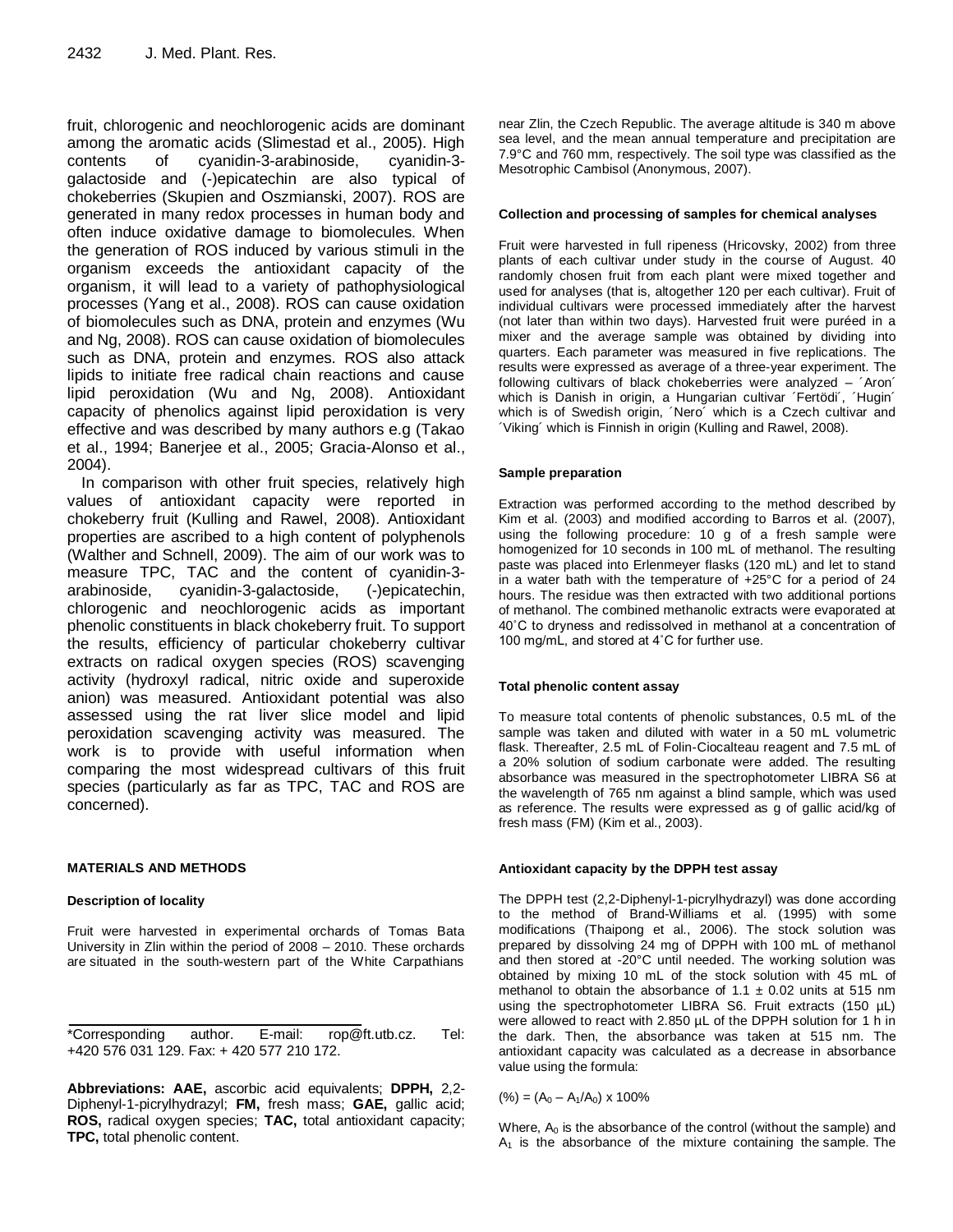results of absorbance were converted using a calibration curve of the standard and expressed in ascorbic acid equivalents (AAE)/kg FM (Rupasinghe et al., 2006).

#### **Phenolic content assay**

For the measurement of cyanidin-3-arabinoside, cyanidin-3 galactoside, (-)epicatechin, chlorogenic and neochlorogenic acids the stored methanolic extract was diluted a hundred times with ACS water, which is deionized water supplied by Sigma-Aldrich and filtrated through a membrane filter Nylon (0.45 μm Nylon filter disk). The instrument used for phenolic analysis consisted of a solvent delivery pump (ESA Inc., Model 582), guard cell (ESA Inc., Model 5010A, working electrode potential  $K1 = 600$  mV,  $K2 = 650$  mV), chromatographic column - Model Supelcosil LC8 (150.0 × 4.6 mm), 5 µm particle size and an electrochemical detector (Coulochem III). Chromatographic conditions were constant: 30°C, as a mobile phase methanol was used: $H_2O:H_3PO_4 = 99:0.5:0.5$ , (filtrated through a filter Nylon, 0.2 µm), the type of elution was isocratic, the flow rate of the mobile phase was 1.1 mL/min (Miki, 1981). The content of phenols was calculated as mg/kg of fresh mass.

#### **Reactive oxygen species scavenging activity assay**

For the measurement of reactive oxygen species activity 25% extracts were prepared in phosphate buffer (20 mmol/L, pH 7.4). The hydroxyl radical scavenging activity was assayed according to the method of Ghiselli et al. (1998). 1 mL of the extract was mixed with 0.8 mL of a reaction buffer (phosphate buffer, 20 mmol/L, pH 7.4, deoxyribose, 1.75 µmol/L, iron ammonium sulphate, 0.1 µmol/L and EDTA, 0.1  $\mu$ mol/L). 0.1 ml of H<sub>2</sub>O<sub>2</sub> (0.01 mol/L) was then added to the reaction solution. The solution was incubated for 10 min at 37°C prior to the addition of 0.5 mL of 1% thiobarbituric acid and 1 mL of 2.8% trichloracetic acid. The mixture was boiled for 10 min and cooled rapidly. The absorbance of the mixture was measured at 532 nm (apparatus LIBRA S6). The assay of nitric oxide scavenging activity was done according to the method described by Green et al. (1982). 1 mL of the extract was mixed with 1 mL of the reaction solution containing sodium nitroprusside (10 mmol/L) in phosphate buffer (20 mmol/L, pH 7.4). The incubation at 37°C for 1 h followed and 0.5 mL of aliquot was then mixed with 0.5 mL of Griess reagent. The absorbance was measured at 540 nm.

The superoxide anion scavenging activity was done according to the method described by Beissenhirtz et al. (2004) and it is based on the reduction of cytochrome *c*. 1 mL of the extract was mixed with 1 mL of the solution containing xanthine oxidase (0.07 U/mL), xanthine (100 µmol/L) and cytochrome *c* (50 µmol/L). After incubation at 20°C for 3 min, the absorbance at 550 nm was determined. All tests were performed in triplicate. The hydroxyl radical scavenging activity, nitric oxide scavenging activity and superoxide anion scavenging activity were calculated as follows:

Scavenging activity (%) =  $(A_0 - A_1/A_0)$  x 100%

Where,  $A_0$  is the absorbance of the control (without the sample) and  $A_1$  is the absorbance of the mixture containing the sample.

#### **Lipid peroxidation inhibition activity**

The inhibition of lipid peroxidation was assayed by the method of Anup et al. (2006). 5 µg of rat liver were homogenized in 20 mL of Tris-HCl buffer (50 mmol/L, pH 7.6). 0.1 mL of the liver homogenate was incubated with the sample (0.2 mL of a 25% extract), 0.1 mL of KCl (30 mmol/L), 0.1 ml of  $FESO<sub>4</sub>$  (0.16 mmol/L) and 0.1 mL of ascorbic acid (0.06 mmol/L) at 37°C for 1 h. Thereafter, 1 mL of 1% thiobarbituric acid (TBA) and 1 mL of 15% trichloracetic acid were added. The final solution was heated at 100°C in a boiling water bath for 15 min, cooled with ice for 10 min, and then centrifuged at 5,000 rpm. for 10 min. The absorbance of the supernatant was measured at 532 nm, using the LIBRA S6 spectrophotometer. The blank was performed by substituting Tris-HCl buffer (50 mmol/L, pH 7.6) for the sample. The inhibition percentage of the formation of TBA-reactive substances was calculated as:

Inhibition activity (%) =  $(A_0 - A_1/A_0) \times 100\%$ 

Where,  $A_0$  is the absorbance of the control (without the sample) and  $A<sub>1</sub>$  is the absorbance of the mixture containing the sample.

#### **Statistical analysis**

The data obtained were analyzed statistically by the analysis of variance (ANOVA) and Tukey´s multiple range test for comparison of means (Snedecor and Cochran, 1967). Correlation functions were calculated using the statistical package Unistat, v. 5.1 and Office Excel® Microsoft.

#### **RESULTS**

From our results one can see high variability among the fruit of particular cultivars. In case of TPC the highest average values were obtained in the ´Viking´ cultivar (12.85 g GAE/kg FM), followed by the ´Nero´ (11.12 g GAE/kg FM) and the ´Hugin´ (9.68 g GAE/kg FM) cultivars. On the contrary, in the ´Fertödi´ and ´Aron´ cultivars the values were only 7.78 g GAE/kg FM and 7.89 g GAE/kg FM, respectively. Similarly, the values of TAC corresponded to the measured contents. For example, in the ´Viking´ cultivar, TAC was 15.96 g AAE/kg FM and in the ´Nero´ cultivar the value was 15.96 g AAE/kg FM. On the other hand, the lowest amount of TAC was found in the fruit of the ´Fertödi´ cultivar with the value being 8.89 g AAE/kg FM (Table 1). The correlation coefficient between TPC and TAC was  $r^2 = 0.948$ , y = 1.5194x - 2.9191.

In case of particular polyphenols statistical significant differences were observed among the cultivars. The values of their contents ranged from 941.82 mg/kg FM (the ´Aron´ cultivar) to 1553.29 mg/kg FM (the ´Viking´ cultivar) in cyanidin-3-arabinose; in cyanidin-3 galactoside from 1010.80 mg/kg FM (the ´Aron´ cultivar) to 1203.56 mg/kg FM (the Viking´ cultivar); in case of (-) epicatechin the values were from 467.35 mg/kg FM (the ´Aron´ cultivar) to 862.50 mg/kg FM (the ´Nero´ cultivar). The lowest values of chlorogenic and neochlorogenic acids were measured in the ´Fertödi´ cultivar (1131.15 mg/kg FM and 845.04 mg/kg FM´).

The chromatogram representing the particular peaks is shown in Figure 1. The correlation coefficient between antioxidant capacity and chlorogenic acid was  $r^2 = 0.788$ ,  $y = 0.0075x - 0.1052$ . On the contrary, in case of neochlorogenic acid the correlation coefficient was  $r^2 =$ 0.940,  $y = 0.0258x - 1.3268$ . For comparison, the correlation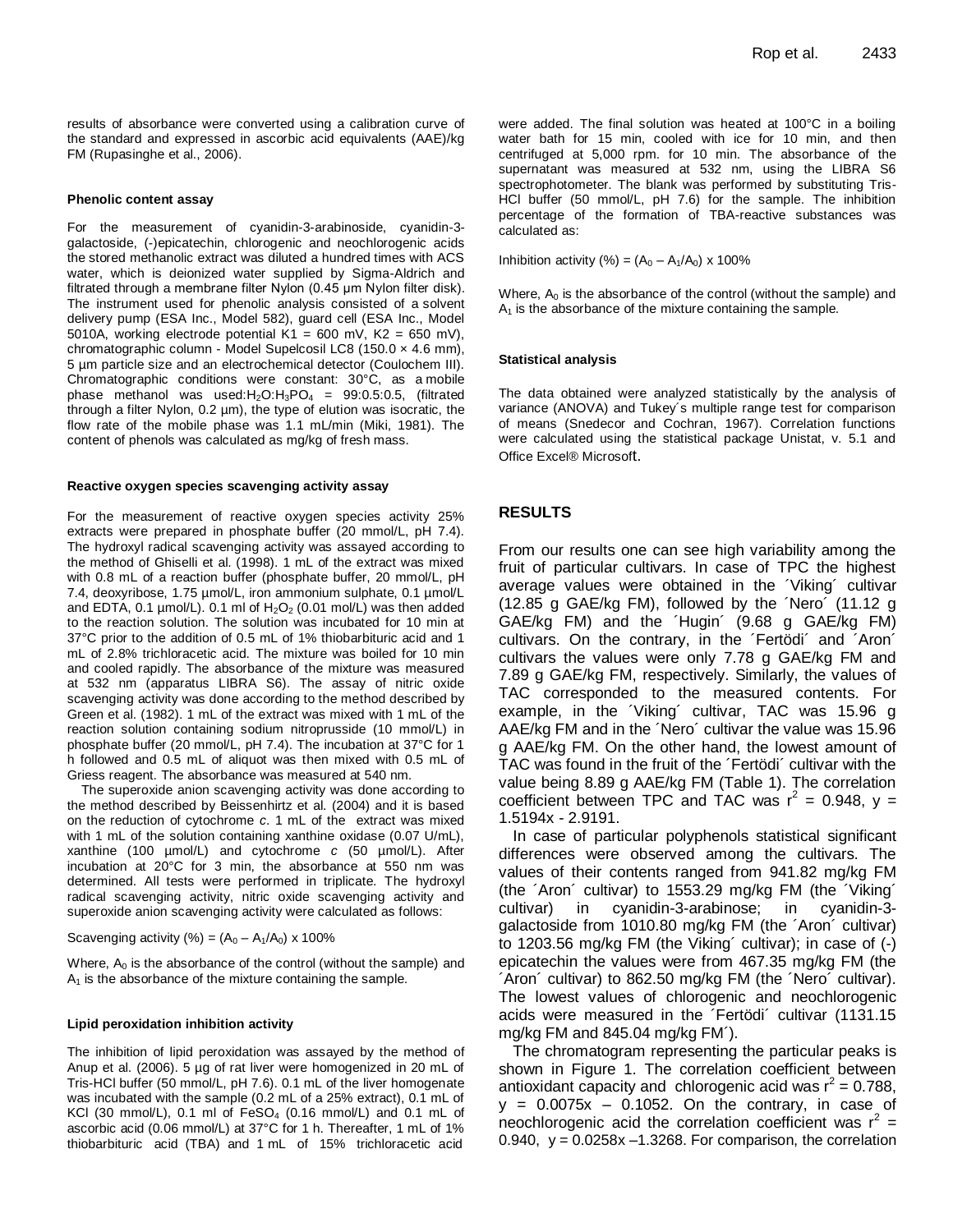| Cultivar | <b>TPC</b>               | <b>TAC</b>                   |
|----------|--------------------------|------------------------------|
| Aron     | $7.89 \pm 0.35^{\circ}$  | $9.02 \pm 0.56^a$            |
| Fertödi  | $7.78 \pm 0.39^a$        | $8.89 \pm 0.71$ <sup>a</sup> |
| Hugin    | $9.68 \pm 0.44^b$        | $11.15 \pm 0.88^b$           |
| Nero     | $11.12 \pm 0.57^{\circ}$ | $15.32 \pm 1.12^{\circ}$     |
| Viking   | $12.85 \pm 0.56^{\circ}$ | $15.96 \pm 0.95^{\circ}$     |

**Table 1.** TPC and TAC contents – in case of TPC the results are expressed as grams of gallic acid/kg FM, in case of TAC the results are expressed as grams of AAE/kg FM.

Different superscripts in each column indicate the significant differences in the mean at p < 0.05.

coefficients between TAC and cyanidin-3-arabinoside, cyanidin-3-galactoside and (-)epicatechin were  $r^2 =$ 0.958,  $y = 0.0116x - 1.6738$ ;  $r^2 = 0.903$ ,  $y = 0.0397x -$ 3.1910; and  $r^2 = 0.948$ ,  $y = 0.0190x - 0.7533$ , respectively.

Interesting results were given in case of scavenging effect on ROS of 25% black chokeberry fruit methanolic extracts. Comparing the particular results shown in Table 3, high variability between the cultivars is evident. Generally, the lowest values of scavenging activity were reached (the results are listed in order of hydroxyl radical, nitric oxide, superoxide anion and lipid peroxidation) in the ´Fertödi´ cultivar (22.08, 27.59, 21.24, 12.05%) and that of the ´Aron´ (25.01, 28.42, 22.22, 12.57%). Higher values were measured in the fruit of the ´Hugin´ cultivar (31.12, 33.10, 30.48, 16.19%) and the highest scavenging activity was observed in the ´Nero´ cultivar (33.51, 37.30, 35.96, 19.22%) and the ´Viking´ cultivar (34.15, 41.46, 36.92, 19.81%).

## **DISCUSSION**

Regarding to the fact that all cultivars were grown under identical conditions and in the same locality, it is possible to conclude that one can clearly see the cultivar variability, which is quite typical of fruit (Kopec, 1998). This variability became evident in case of TPC, TAC, ROS scavenging activity and also lipid peroxidation activity. In our measurement very high contents of polyphenolics were observed. The values of their contents ranged from 7.78 to 12.85 g of gallic acid/kg FM. These contents correspond to the values which were found out in black chokeberries by Zheng and Wang (2003). Moreover, some authors noticed high values of phenols in black chokeberry fruit, even higher in comparison with our results (Benvenuti et al., 2004; Oszmianski and Wojdylo, 2005). For most fruit species lower contents are typical. For example, in apples the common content is between 0.6 to 2.1 g of gallic acid/kg FM (Vrhovsek et al., 2004) or in plums it is 2.2 to 5.0 g of gallic acid/kg FM (Rop et al., 2009). Antioxidant capacity was determined by the DPPH test and it was the highest in the cultivar ´Viking´ with the value of 15.96 g of AAE/kg

FM. In other fruit species, including apples (Huber and Rupasinghe, 2009), small berries and stone fruit (Chen et al., 2006), the values of antioxidant capacity are mostly much lower. For example, in cherries there are values of up to 0.9 g of AAE/kg FM (Usenik et al., 2008) and in plums the values can reach up to 6 g of AAE/kg FM (Rop et al., 2009). As far as statistical evaluation of the results is concerned, the highest values of correlation coefficient between antioxidant capacity and the total amount of phenolic substances were obtained (in case of the DPPH test  $r^2 = 0.948$ , y = 1.5194x – 2.9191). Many authors notice a high correlation between TPC and antioxidant capacity in fruit (Thompson and Chaovanalikit, 2003; Ercisli and Orhan, 2008). Interesting results were received in case of the contents of particular phenols. While in case of cyanidin-3-glucoside the differences in its content were slight among the cultivars (Table 2), in other phenols the differences were statistically significant. The highest contents were demonstrated in case of chlorogenic acid (from 1131.15 to 1960.72 mg/kg FM). This acid is an important phenol found in black chokeberry fruit (Skupien and Oszmianski, 2007). Zheng and Wang (2003) draw attention to the fact that chlorogenic acid is the most important antioxidant in black chokeberry, which was also confirmed in our measurement.

The methanolic extracts (25%) of black chokeberry fruit showed moderate inhibitory ability on hydroxyl radical (34.15%), nitric oxide (41.46%), superoxide anion (36.92%) and lipid peroxidation (19.81%) – the cultivar ´Viking´. ROS are known to cause aging, cancer and many other mal-effects on the human body and implicated in pathogenesis of several diseases (Sumanont et al., 2004). In this study, the black chokeberry fruit extract was evaluated for high ability to scavenge hydroxyl radical using the deoxyribose degradation assay. The cultivars ´Nero´ and ´Viking´ generally seemed to have scavenging activities of ROS including nitric oxide. Scavenging activity of superoxide anion in the extracts of particular cultivars was also demonstrated in the xanthine/xanthine oxidase system. Using extracts of black chokeberry fruit was more effective than in other fruit species, e.g. mulberry (Bae and Suh, 2007), apples (Maffei et al., 2007) or fruit of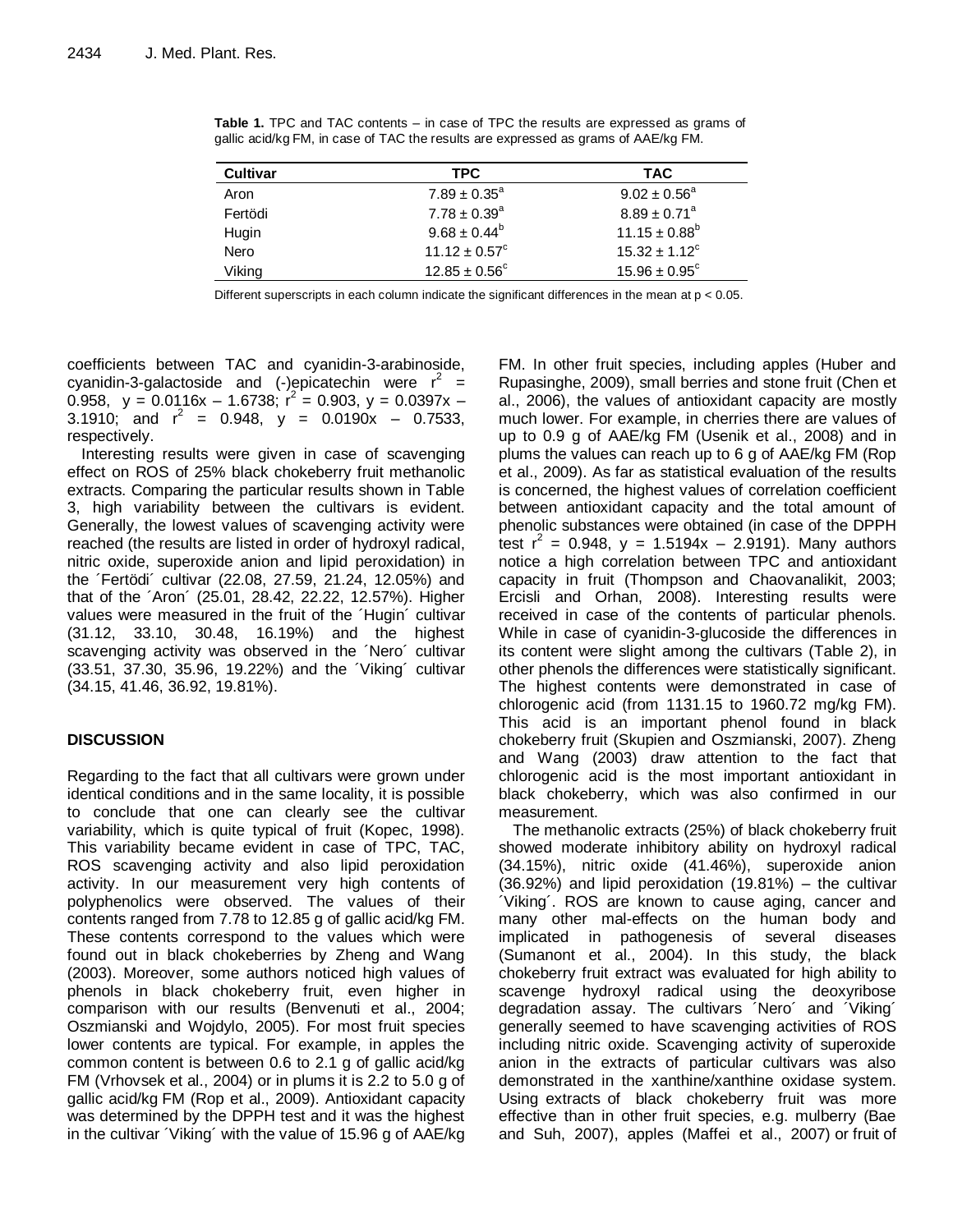

Figure 1. Chromatogram representing the peaks of phenolics – the 'Viking' cultivar (the peak 2 = cyanidin-3-arabinoside, the peak 4 = cyanidin-3-galactoside, the peak 5 = chlorogenic acid, the peak 6 = neochlorogenic acid; the peak  $7 = (-)$  epicatechin.

| Table 3. Scavenging effect of 25% black chokeberry fruit methanol extracts (percentage of inhibition). |  |
|--------------------------------------------------------------------------------------------------------|--|
|                                                                                                        |  |

| Cultivar | Hydroxyl radical         | Nitric oxide                  | Superoxide anion         | Lipid peroxidation       |
|----------|--------------------------|-------------------------------|--------------------------|--------------------------|
| Aron     | $25.01 \pm 0.89^a$       | $28.42 \pm 0.25^a$            | $22.22 \pm 0.29^a$       | $12.57 \pm 0.30^a$       |
| Fertödi  | $22.08 \pm 0.58^{\circ}$ | $27.59 \pm 0.29^b$            | $21.24 \pm 0.37^{\circ}$ | $12.05 \pm 0.24^a$       |
| Hugin    | $31.12 \pm 0.68^{\circ}$ | $33.10 \pm 0.31^{\circ}$      | $30.48 \pm 0.40^{\circ}$ | $16.19 \pm 0.21^{\circ}$ |
| Nero     | $33.51 \pm 0.67^{\circ}$ | $37.30 \pm 0.28$ <sup>d</sup> | $35.96 \pm 0.36^{\circ}$ | $19.22 \pm 0.20^{\circ}$ |
| Viking   | $34.15 \pm 0.51^{\circ}$ | $41.46 \pm 0.31^e$            | $36.92 \pm 0.38^{\circ}$ | $19.81 \pm 0.26^c$       |

Different superscripts in each column indicate the significant differences in the mean at  $p < 0.05$ .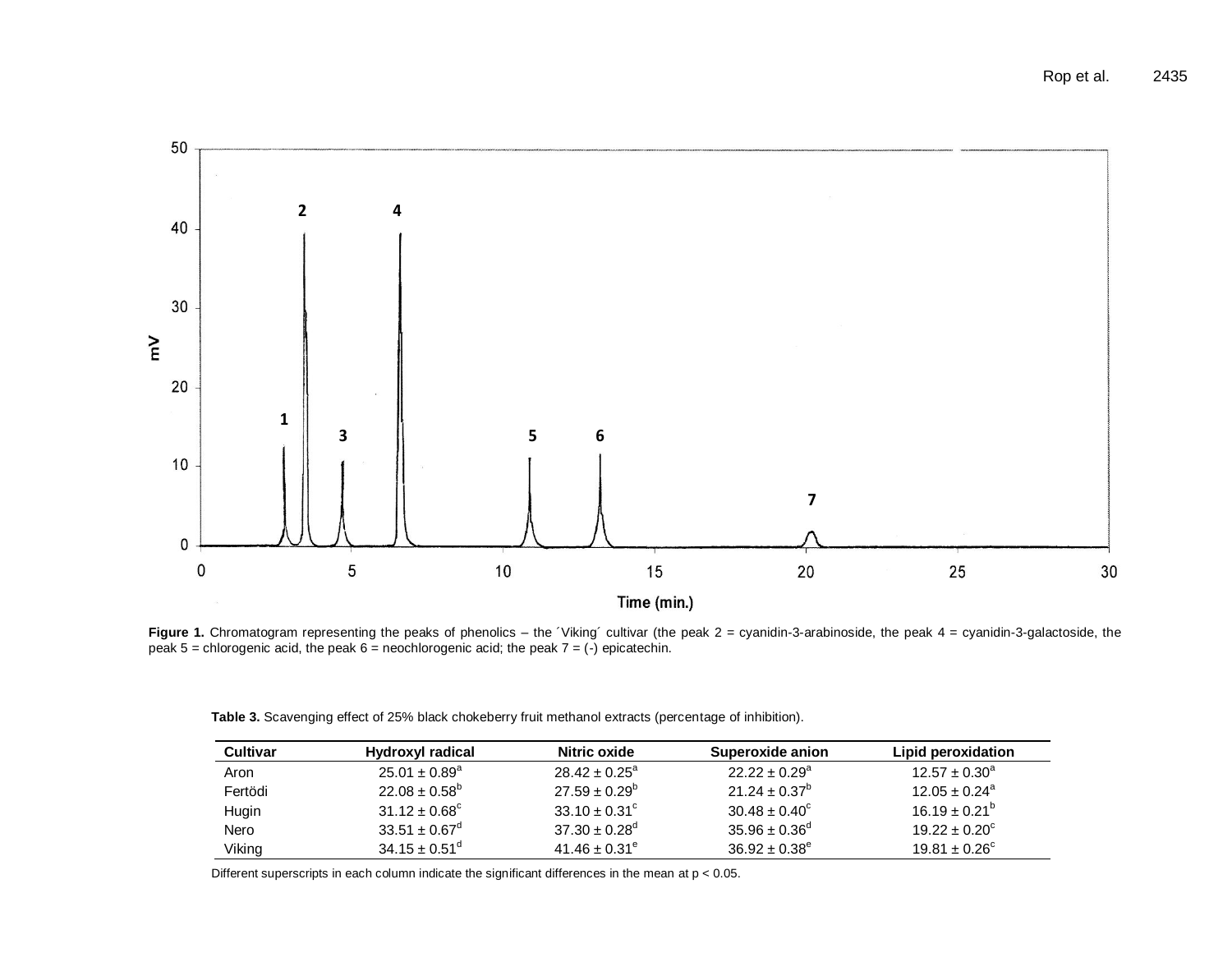| <b>Cultivar</b> | cvanidin-3 arabinoside      | cyanidin-3-galactoside           | (-)epicatechin             | chlorogenic acid            | neochlorogenic acid         |
|-----------------|-----------------------------|----------------------------------|----------------------------|-----------------------------|-----------------------------|
| Aron            | $941.82 \pm 18.25^a$        | $1010.80 \pm 34.25^{\circ}$      | $467.35 \pm 4.56^a$        | $1254.20 + 51.18^a$         | $883.31 \pm 26.11^a$        |
| Fertödi         | $972.90 \pm 24.56^{\circ}$  | $1074.41 \pm 31.50^a$            | $560.22 + 9.74^{\circ}$    | $1131.15 \pm 24.36^b$       | $845.04 \pm 19.52^{\circ}$  |
| Hugin           | $1015.04 \pm 29.01^{\circ}$ | $1071.91 \pm 39.83$ <sup>a</sup> | $647.08 \pm 6.09^{\circ}$  | $1845.19 \pm 21.12^{\circ}$ | $965.81 \pm 27.41^{\circ}$  |
| Nero            | $1420.17 + 24.12^{\circ}$   | $1181.15 \pm 28.20^6$            | $862.50 \pm 8.70^{\circ}$  | $1931.45 \pm 40.01^d$       | $1057.00 \pm 25.30^{\circ}$ |
| Viking          | $1553.29 + 35.44^{\circ}$   | $1203.56 \pm 31.31^{\circ}$      | $844.44 \pm 10.10^{\circ}$ | $1960.72 + 37.11d$          | $1156.59 + 28.02^{\circ}$   |

**Table 2.** The content of phenolics (mg/kg FM).

Different superscripts in each column indicate the significant differences in the mean at p < 0.05.

*Prunus* species (Jung et al., 2002). Lipid peroxidation is often caused by ROS as an oxidative alteration of polyunsaturated fatty acids (Wang et al., 2009). In a biological system, lipid peroxidation generates a number of degradation products and it is found to be an important cause of cell membrane destruction and cell damage (Wang et al., 2008). The highest values of lipid peroxidation activities were observed in the cultivars ´Nero´ and ´Viking´, which confirms biological efficiency of these cultivars in comparison with other cultivars evaluated in this study.

## **Conclusion**

In our measurement, very high contents of polyphenolic substances and total antioxidant capacity were observed in the black chokeberry fruit. Furthermore, there was a high correlation between polyphenolic substances and antioxidant capacity. In addition, high efficiency became evident in reactive oxygen species and lipid peroxidation scavenging activities. From this point of view, the fruit of black chokeberry have unique properties in comparison with other fruit species. They can become a valuable source of nutritionally important substances in human nutrition. Moreover, they can have a significant influence on strengthening human immunity and the prevention

of many diseases.

## **ACKNOWLEDGEMENTS**

This work was kindly supported by funding from the Ministry of Education, Youth and Sports of the Czech Republic (Grant No. MSM 7088352101) and the Ministry of Agriculture of the Czech Republic (Grants No. NAZV 81142, NAZV 82232).

#### **REFERENCES**

- Anonymous (2007). Data from Central Institute for Supervising and Testing in Agriculture. UKZUZ, Brno, Czech Republic.
- Anup S, Shereen RH, Shivanandappa T (2006). Antioxidant activity of the roots of *Decalepis hamiltonii*. LWT-Food Sci. Technol., 36: 1059-1065.
- Bae SH, Suh HJ (2007). Antioxidant activities of five different mulberry cultivars in Korea. LWT-Food Sci. Technol., 40: 955-962.
- Banerjee A, Dasgupta N, De B (2005). *In vitro* study of antioxidants activity of *Syzigium cumini* fruit. Food Chem., 90: 727-733.
- Barros L, Baptista P, Ferreira ICFR (2007). Effect of *Lactarius piperatus* fruiting body maturity stage on antioxidant activity measured by several biochemical assays. Food Chem. Toxicol., 45: 1731-1737.
- Beissenhirtz MK, Kwan RC, Ko KM, Renneberg R, Schiller FW, Liskat F (2004). Comparing an *in vitro* electrochemical measurement of superoxide scavenging activity with an *in*
- *vivo* assessment of antioxidant potential in Chinese tonifying herbs. Phytother. Res., 18: 149-153.
- Benvenuti S, Pellati F, Melegari M, Bertelli D (2004). Polyphenols, anthocyanins, ascorbic acid, and radical scavenging activity of *Rubus*, *Ribes* and *Aronia*. J. Food Sci., 69: 164-169.
- Brand-Williams W, Cuvelier ME, Verset C (1995). Use of a free radical method to evaluate antioxidant activity. LWT-Food Sci. Technol., 28: 25-30.
- Bridle P, Timberlake CF (1997). Anthocyanins as natural food colours-selected aspects. Food Chem., 58: 103-109.
- Chen PN, Chu SC, Chiou HL, Kuo WH, Chiang CL, Hsien YS (2006). Mulberry anthocyanins, cyanidin 3-rutinoside and cyanidin 3-glucoside, exhibited an inhibitory effect on the migration and invasion of a human lung cancer cell line. Cancer Lett., 235: 248-259.
- Ercisli S, Orhan E (2008). Some physico-chemical characteristics of black mulberry (*Morus nigra* L.) genotypes from Northeast Anatolia region of Turkey. Sci. Hortic., 116: 41-46.
- Ghiselli A, Nardini M, Baldi A, Scaccini C (1998). Antioxidant activity of different phenolic fractions separated from an Italian red wine. J. Agric. Food Chem., 46: 361-367.
- Gracia-Alonso M, Pascual-Teresa S, Santos-Buelga C, Rival-Gonzalo JC (2004). Evaluation of antioxidant properties of fruits. Food Chem., 84: 13-18.
- Green LC, Wagner DA, Glogowski J, Skipper PL, Wishnok JS, Tannenbaum SR (1982). Analysis of nitrate, nitrite, and  $\binom{15}{1}$ nitrate in biological fluids. Anal. Biochem., 126: 131-138.
- Hricovsky I (2002). Drobne ovoce. Priroda, Bratislava, Slovak Republik.
- Huber GM, Rupasinghe HPV (2009). Phenolic profiles and antioxidant properties of apple skin extracts. J. Food Sci., 74: 693-700.
- Jakobek I, Seruga M, Medvidovic-Kosanovic M, Novak I (2007). Anthocyanin content and antioxidant activity of various red fruit juices. Deut. Lebensm.-Rundsch. 103: 58- 64.
- Jung HA, Kim AR, Chung HY, Choi JS (2002). *In vitro*